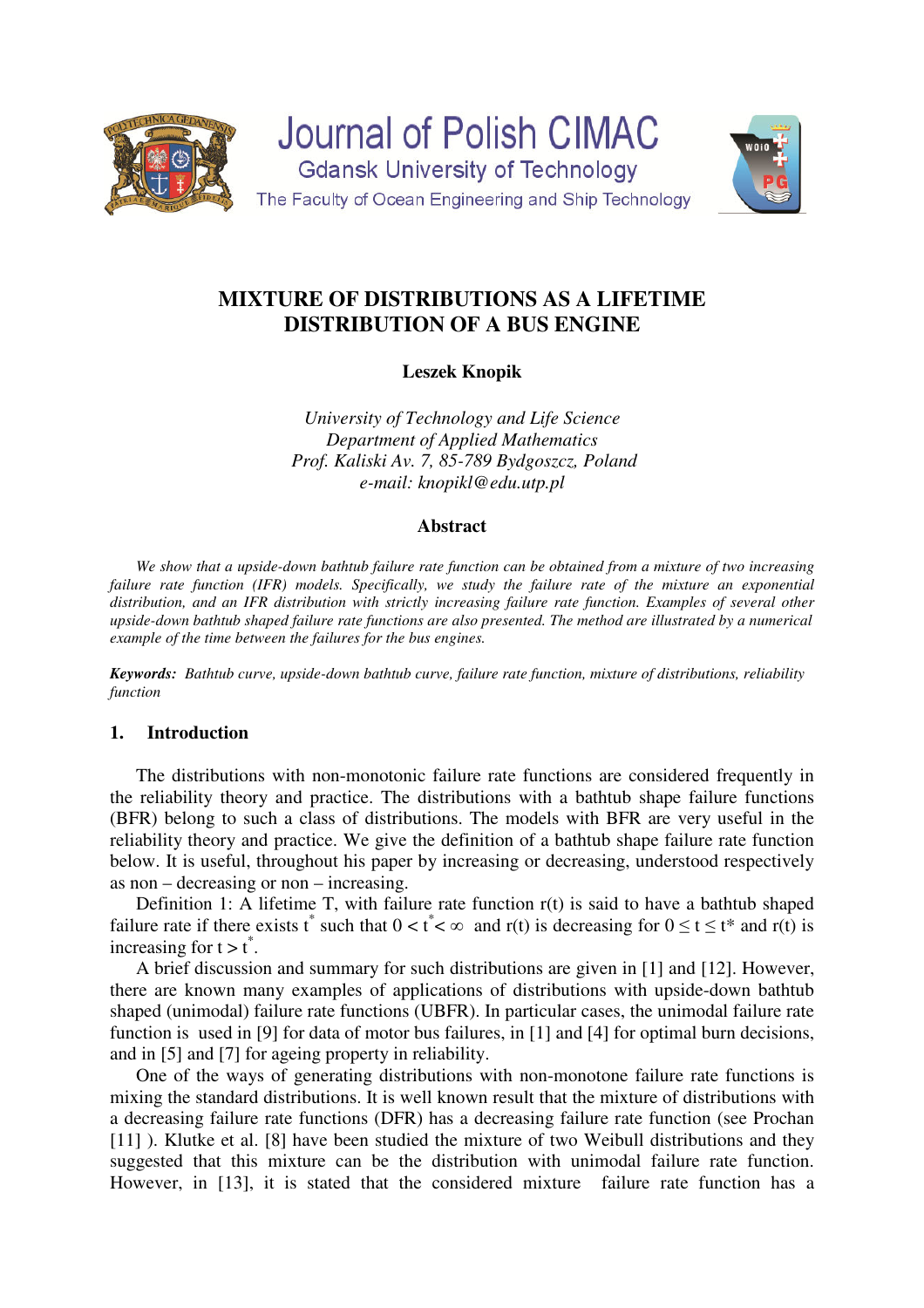decreasing initial period. The mixture of the two Weibull distributions has also been studied in [14]. For the same values of scale parameter all possible types of shape failure rate function are found. However, for the different scale parameter the numerical computing is performed. Block et al. [3] have been studied the mixture of two distributions with increasing linear failure rate functions.

The paper is organized as follows. In Section 2, the model of the mixture of two distributions is introduced and discussed, while, in Section 3, the particular cases are considered. In last section the numerical examples with technical data are presented.

### **2. The model of mixture distributions**

We consider a mixture of two lifetime  $T_1$ ,  $T_2$  with densities  $f_1(t)$ ,  $f_2(t)$ , with corresponding reliability functions  $R_1(t)$ ,  $R_2(t)$ , failure rate function  $r_1(t)$ ,  $r_2(t)$  and weights p and q = 1 – p, where  $0 < p < 1$ . The mixed density is then written as

$$
f(t) = p f_1(t) + (1 - p) f_2(t)
$$

and mixed reliability functions is

$$
R(t) = p R_1(t) + (1 - p) R_2(t)
$$

The failure rate function of the mixture can be written as the mixture [2]

$$
r(t) = \omega(t) r_1(t) + [1 - \omega(t)] r_2(t)
$$

where  $\omega(t) = pR_1(t) / R(t)$ . Moreover, from [2], we have under some mild conditions, that

$$
\lim_{t\to\infty}r(t)=\lim_{t\to\infty}\min\{r_1(t),r_2(t)\}\
$$

In the following propositions, we give some properties for the mixture failure rate function.

*Proposition 1:* For the first derivative of ω (t), we have

$$
\omega'(t) = \omega(t) (1 - \omega(t)) (r_2(t) - r_1(t))
$$

*Proposition 2:* For the first derivative of r(t), we obtain

$$
r'(t) = (1 - \omega(t)) ((-\omega(t) (r_2(t) - r_1(t))^{2} + r'_{2}(t)) + \omega(t) r'_{1}(t))
$$

*Proposition 3:* If  $R_1(t) = \exp(-\lambda_1 t)$ , then

$$
r'(t) = (1 - \omega(t)) ((-\omega(t)) (r_2(t) - \lambda_1)^2 + r'_2(t))
$$

*Proposition 4:* If  $R_1(t) = \exp(-\lambda_1 t)$ , then r' (0)  $\geq 0$  if and only if

$$
r'_{2}(0) \ge p (r_{2}(0) - \lambda_{1})^{2}
$$

We suppose that  $r_2(t) = \gamma t + \alpha t^{\alpha-1}/\beta^{\alpha}$ , where  $\alpha \ge 1$ . The reliability function  $R_2(t)$  is a particular case of the reliability function given by Gurwich [6] (see also [10]).Without loss generality,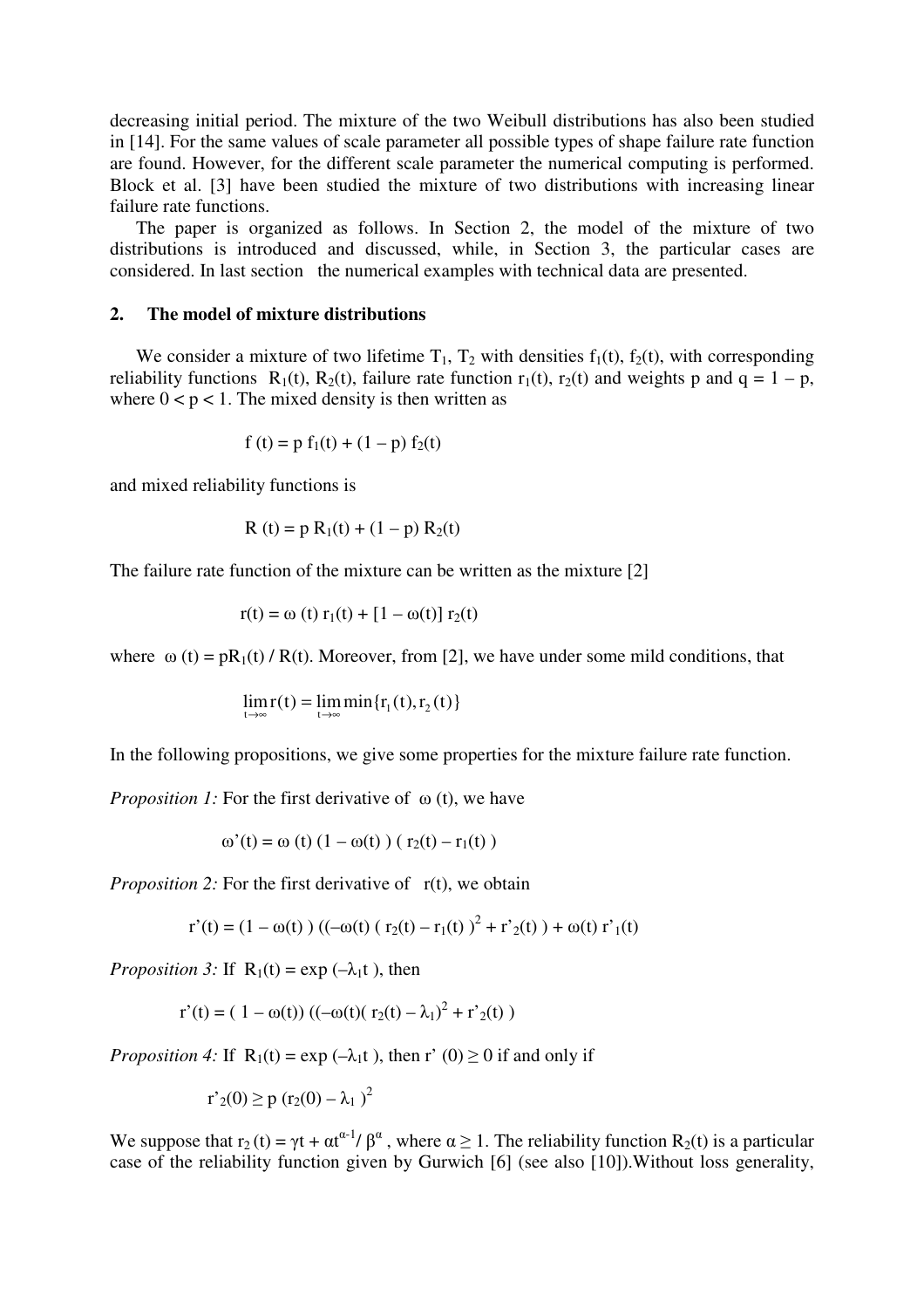we assume that  $\beta = 1$ . Hence r<sub>2</sub>(0) = 0 for  $\alpha > 1$ . Consequently, the reliability function of corresponding to  $T_2$  is

$$
R_2(t) = \exp(-\frac{1}{2}\gamma t^2 - t^{\alpha})
$$
 for  $t \ge 0$ .

Let  $h_1(t) = \omega(t)$   $(r_2(t) - \lambda_1)^2$ ,  $h_2(t) = r'_2(t)$ . Since  $\omega(t) \ge 0$  for  $t \ge 0$  and  $r_2(t)$  is increasing from 0 to  $\infty$ , and  $\omega(0) = p$ ,  $\omega(\infty) = 1$ , we conclude, that the equation  $h_1(t) = 0$  has only one solution t<sub>1</sub>. We can also examine the ratio of the function  $h_1(t)$  and  $h_2(t)$ , i.e.

$$
\lim_{t \to \infty} \frac{h_1(t)}{h_2(t)} = \infty
$$

Since there are t' such that, for all  $t > t'$ , we have  $h_1(t) > h_2(t)$ , where as, we have  $h_1(t_1) = 0 < h_2(t_1)$ . Hence the equation  $h(t) = h_1(t) - h_2(t) = 0$  has at least one solution.

#### **3. The particular case of mixture**

 We shall give the conditions under which the failure rate of the mixture of an exponential distribution and the distribution with failure rate  $r_2$  (t) has an UBFR. In this section, we consider three particular cases of a failure rate  $r_2(t)$ .

*Proposition 5:* If  $2 \le \alpha \le 6$  and  $p \lambda_1^2 \le \gamma$  then  $r(t) \in \text{UBFR}$ .

*Proof:* It is know that the equation h (t) = 0 has at least one a solution for  $t > t_1$ . We consider the ratio

u (t) = 
$$
\frac{(r_2(t) - \lambda_1)^2}{r'_2(t)}
$$

It is easy that u (t<sub>1</sub>) = 0 and  $\lim_{t\to\infty} u(t) = \infty$ . For the first derivative, we have t

$$
u'(t) = \frac{r_2(t) - \lambda_1}{\left[r'_2(t)\right]^2} \left\{2[r'_2(t)]^2 - r''_2(t)(r_2(t) - \lambda_1)\right\}
$$

Let  $u_1(t) = 2 [r'_{2}(t)]^2 - r''_{2}(t) (r_{2}(t) - \lambda_1)$  and

$$
u_1(t) = 2\gamma^2 + \gamma \alpha (\alpha - 1) t^{\alpha - 2} (6 - \alpha) + \alpha^3 (\alpha - 1) t^{2\alpha - 4} + \lambda_1 \alpha (\alpha - 1) (\alpha - 2) t^{\alpha - 3}
$$

If  $2 \le \alpha \le 6$  then  $u_1(t) > 0$  and  $u'(t) > 0$  for  $t \ge t_1$ .

By Proposition 1  $\omega(t)$  is increasing for  $t \ge t_1$  and  $\omega(t)$  u(t) is increasing for  $t \ge t_1$ . Hence the equation h (t) = 0 has only one solution and  $r(t) \in UBFR$ .

#### **4. The numerical examples**

 In this section, we consider four examples to illustrate the theoretical research given in the previous sections.

*Example 1:* We consider the exponential distribution with failure rate function  $r_1(t) = \lambda_1 = 1$ and Gurvich distribution given in the section II with parameters  $\beta = 1$ ,  $\gamma = 1$ ,  $\alpha \in \{2.5, 3, 4,$ 5, 6} and mixing proportion  $p = 0.8$ . Thus r(t) have an upside – down bathtub shaped. Figure 1 shows the five plots of  $r(t)$ .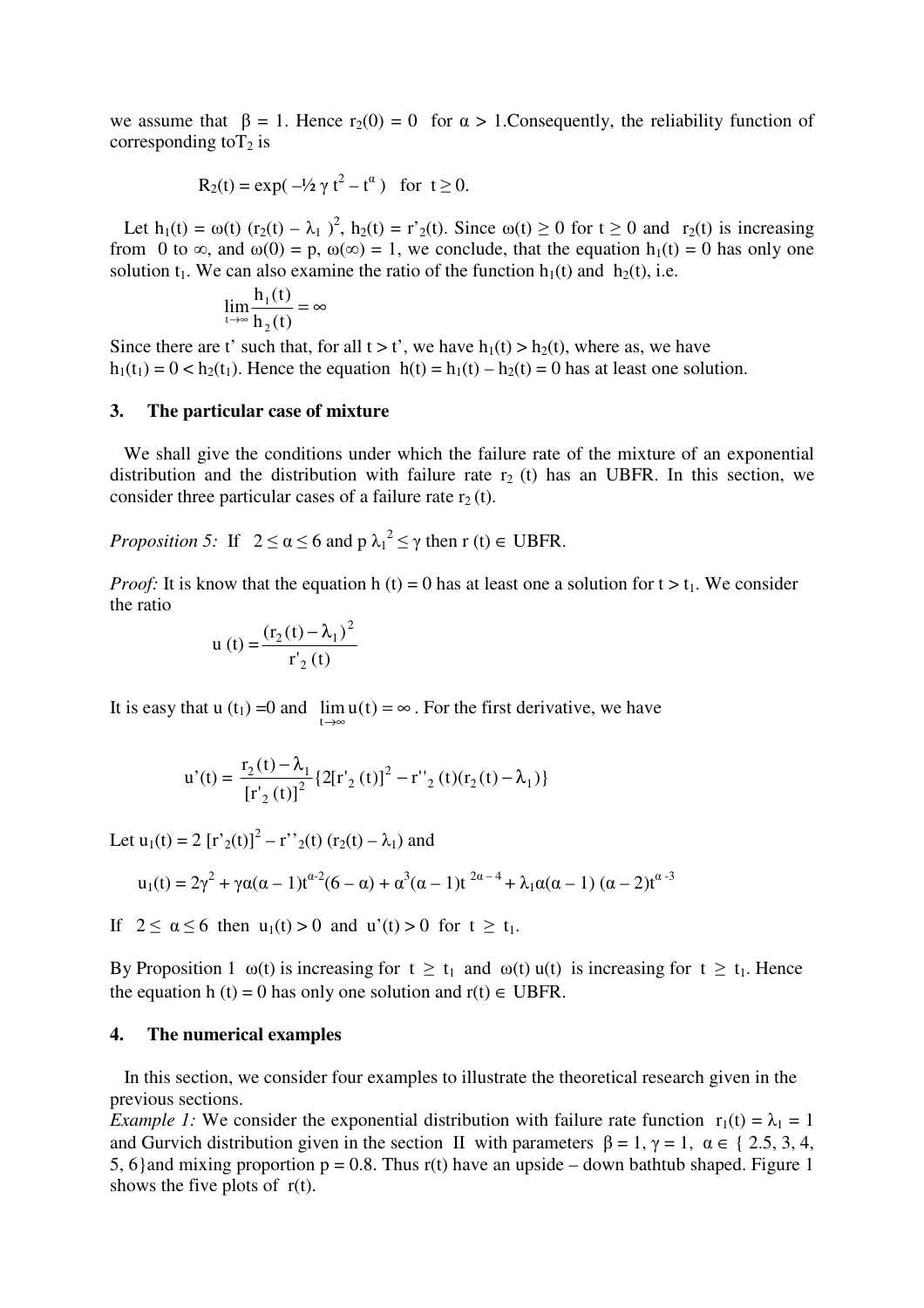

*Fig. 1. Mixture failure rate of exponential and Gurwich distribution for α* <sup>∈</sup> *{2.5, 3, 4, 5, 6} with UBFR shape* 

*Example 2:* We consider two failure rate functions namely  $r_1(t) = \lambda = 1$  and a failure rate of Gurwich distribution with  $\alpha = 2$ ,  $\beta = 1$ ,  $\gamma \in \{2, 3, 4, 5, 6\}$ . The mixing proportion  $p = 0.8$ . Figure 2 shows the plots of  $r(t)$  for different values of parameter  $\gamma$ .



*Fig. 2. Mixture failure rate of exponential and IFR distribution for γ* <sup>∈</sup>*{2, 3, 4, 5, 6}, with UBFR shape*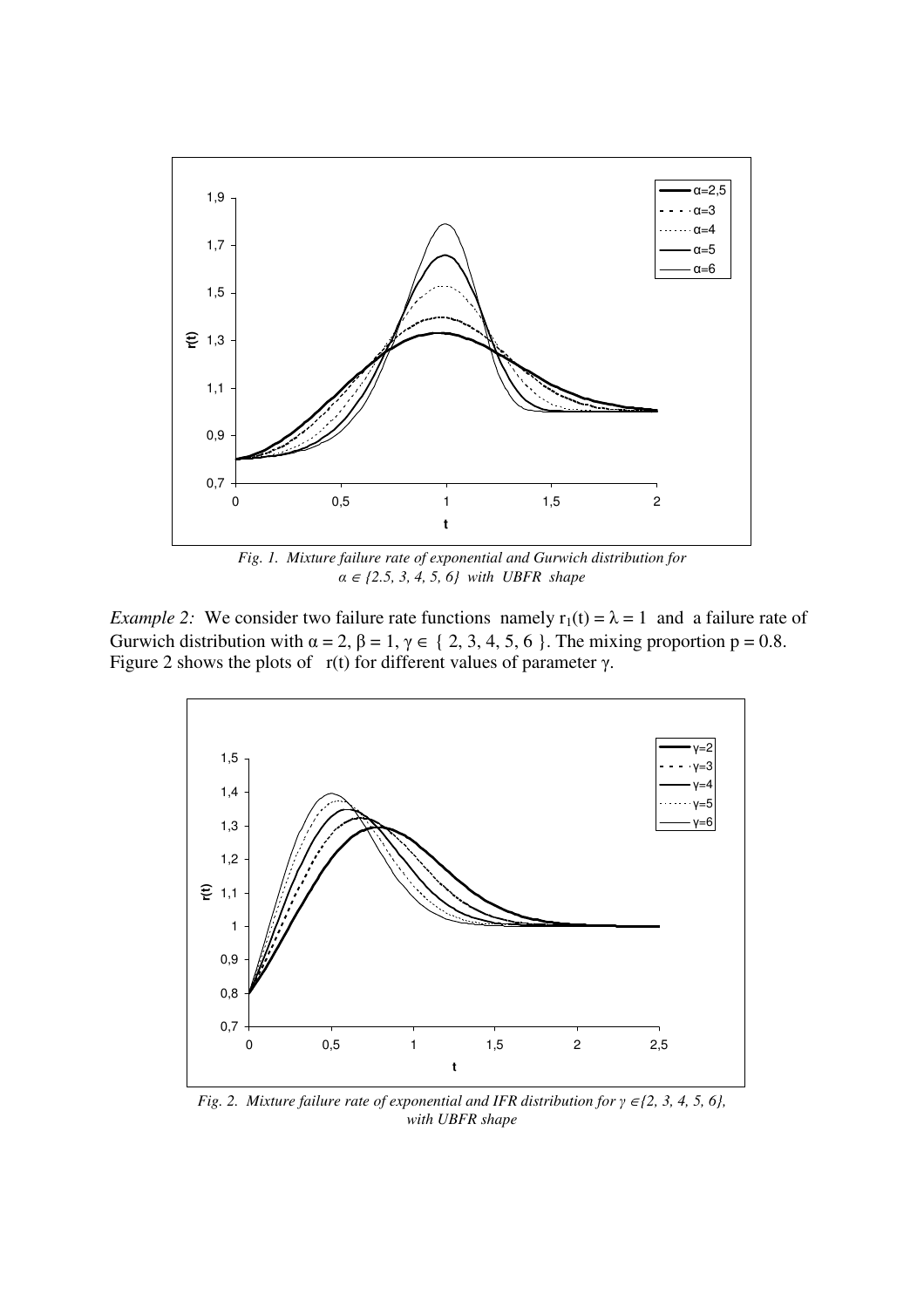*Example 3*: In this example, we consider the mixture of exponential distribution with  $\lambda = 2$ and Gurwich distribution with  $\alpha = 3$ ,  $\beta = 1$  and  $p \in \{0.4, 0.3, 0.2, 0.15, 0.1\}$ . Figure 3 contains five plots of failure rate functions for different values of p.



*Fig. 3. Mixture of exponential distribution and Gurwich distribution for*  $p \in \{0.4, 0.3, 0.2, 0.15, 0.1\}$ 

*Example 4:* In this example, we consider a real lifetime data. The object of the investigation is a real municipal bus transport system within a large agglomeration. The analyzed system operates and maintains 210 municipal buses of various marks and types. For the investigation purpose, 35 buses of the same make were selected. The data set contains  $n = 1081$  times between successive failures of the engine of the bus. We estimate the parameters p,  $\alpha$ ,  $\gamma$ ,  $\beta$ ,  $\lambda$ of the model with the reliability function

 $R(t) = p \exp(-\lambda t) + (1 - p) \exp(-0.5 \gamma t^2 - (t/\beta)^{\alpha})$ 

By maximizing the logarithm of likelihood function for grouped data, we calculate  $p = 0.76$ ,  $\alpha$ =2.71,  $\gamma$  =15.56,  $\beta$ = 99.03,  $\lambda$ =0.082. For these values of parameters, we prove Pearson's test of fit and compute associated p–value is 0.46. The reliability function  $R(t)$  sufficiently precisely describes the empirical reliability function. By Proposition 5, we conclude that the failure rate is UBFR.

#### **5. Conclusions**

 Sometimes, we have upside-down bathtub estimated failure rates from model which do not have theoretical UBFR. In this paper we ha ve presented flexible and practical model for UBFR. The purpose of this paper is to present a new UBFR as a mixture of two distributions for the first time. The model of UBFR presented in this paper is fully adaptive to the available failure data and this distributions gives reliability engineers and biostatisticians another option for modeling the lifetime. The numerical examples for life time of an engine system of a bus shows that the mixture can be useful to practical applications.

#### **References**

[1] Block HW, Savits TH. Burn–in. Statistical Science 1997; 12:1–13.